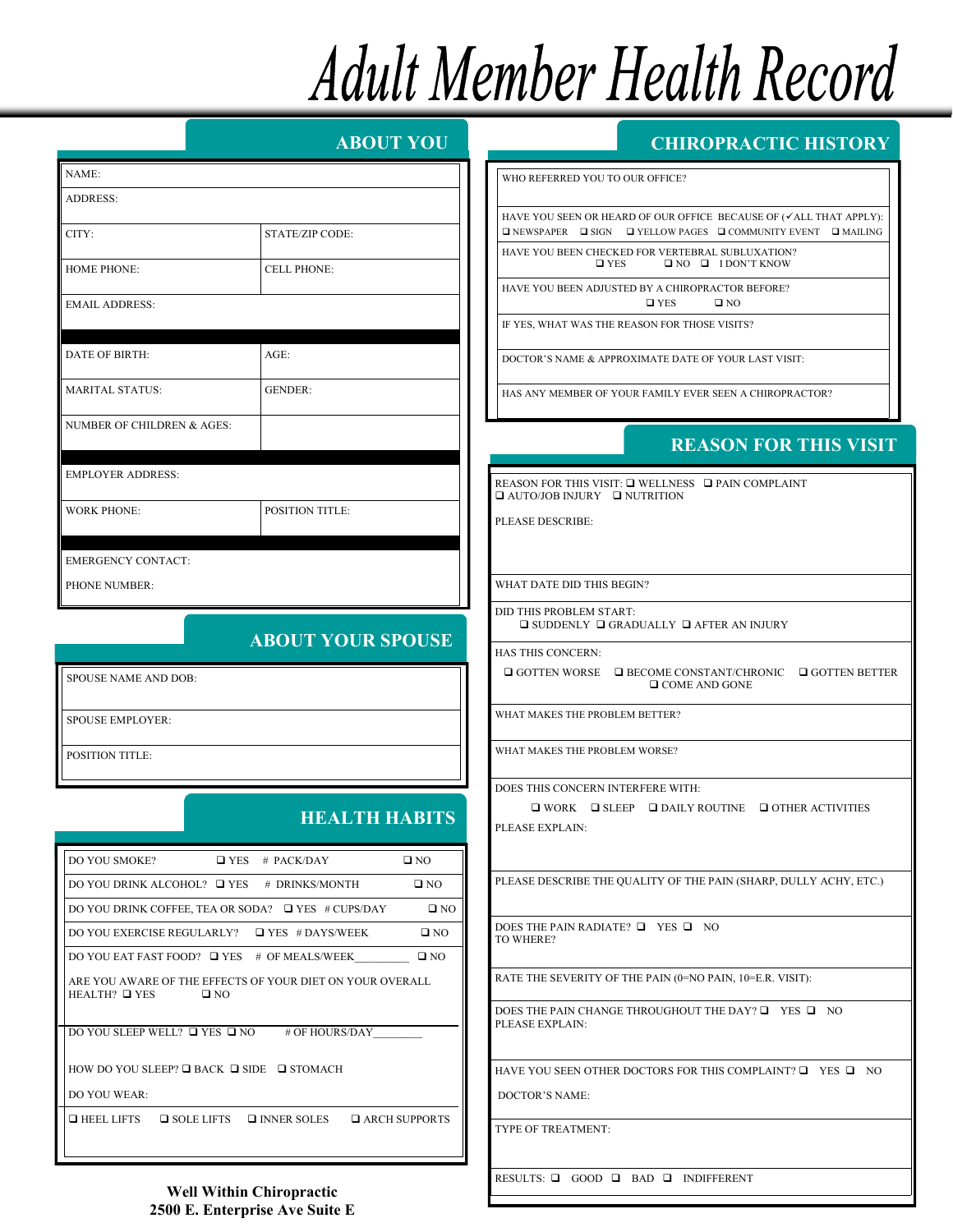#### **CHIROPRACTIC KNOWLEDGE**

ARE YOU AWARE THAT CHIROPRACTIC IS THE LARGEST ALTERNATIVE<br>HEALING PROFESSION IN THE WORLD? **O** YES **O** NO HEALING PROFESSION IN THE WORLD? OF YES

ARE YOU AWARE THE CHIROPRACTORS WORK WITH THE NERVOUS SYSTEM? YES NO

ARE YOU AWARE THAT THE NERVOUS SYSTEM CONTROLS AND COORDINATES ALL BODY SYSTEMS AND FUNCTIONS?<br> $\Box$  YES  $\Box$  NO  $\square$  YES

ARE YOU AWARE THAT CHIROPRACTORS TREAT A CONDITION CALLED SUBLUXATION?<br>  $\Box$  YES  $\Box$  NO  $\square$  YES

DID YOU KNOW THAT YOU CAN HAVE A SUBLUXATION WITHOUT EXPERIENCING PAIN?<br> $\Box$  YES  $\Box$  NO  $\square$  YES

DID YOU KNOW THAT CHIROPRACTIC CARE IS SAFE DURING PREGNANCY AND CAN HELP TO KEEP THE BABY IN OPTIMAL POSITION FOR LABOR AND DELIVERY?  $\Box$  YES  $\Box$  NO

#### **GOALS FOR YOUR CARE**

People see Chiropractors for a variety of reasons. Some go for relief of pain, some to correct the cause of pain and others for correction of whatever is malfunctioning in their body. Please check one box so that we may be guided by your wishes whenever possible.

- **Pain relief care:** Symptomatic *relief of pain* or discomfort.
- **Corrective care:** Pain relief, followed by *care to correct dysfunctions* (underlying cause).

 **Wellness care:** Corrective care followed by regular adjustments to keep your health moving toward *Optimal Function*!

#### **PERSONAL HISTORY**

DO YOU HAVE AN DIAGNOSED DISEASES (HEART DISEASE, DIABETES, ETC.)? ?  $\Box$  YES  $\Box$  NO PLEASE LIST:

DO YOU HAVE A HISTORY OF CAR ACCIDENTS, BROKEN BONES, FALLS OR OTHER TRAUMAS?  $\Box$  YES  $\Box$  NO PLEASE LIST:

HAVE YOU HAD ANY SURGERIES? I YES INO PLEASE LIST WITH APPROXIMATE DATES:

ARE YOU CURRENTLY EXPERIENCING ANY MAJOR STRESS IN YOUR LIFE OTHERWISE UNLISTED ON THIS FORM?  $\Box$  YES  $\Box$  NO OTHERWISE UNLISTED ON THIS FORM?  $\Box$  YES

*Please CIRCLE below any concerns you are experiencing now as well as in the past. Feel free to list any other concerns or health challenges you may be having under 'other'.*

#### **OTHER SYMPTOMS**



#### **FAMILY HISTORY**

| PLEASE MARK ANY CONDITIONS YOUR FAMILY MEMBERS HAVE BEEN<br>DIAGNOSED WITH: |                                                       |                                     |  |
|-----------------------------------------------------------------------------|-------------------------------------------------------|-------------------------------------|--|
| $M = MOTHER$ F=FATHER S=SIBLINGS $G = GRANDPARENTS$                         |                                                       |                                     |  |
| CANCER: TYPE________<br>OMOFOSOG                                            | DEPRESSION DIABETES<br>OMOFOSOG OMOFOSOG              |                                     |  |
| <b>HEART DISEASE</b><br>OMOFOSOG                                            | <b>LIVER DISEASE</b><br>OMOFOSOG                      | HIGH CHOLESTEROL<br>OMOFOSOG        |  |
| HIGH BLOOD PRESSURE<br>OMOFOSOG                                             | <b>LUNG PROBLEMS</b><br>O M O F O S O G               | <b>SEIZURES</b><br>OMOFOSOG         |  |
| <b>NECK PROBLEMS</b><br>$\Box M \Box F \Box S \Box G$                       | <b>BACK PROBLEMS</b><br>$\Box M \Box F \Box S \Box G$ | <b>SCOLIOSIS</b><br><b>DMOFOSOG</b> |  |
| <b>OSTEOARTHRITIS</b><br>OMOFOSOG                                           | RHEUMATOID ARTHRITIS<br>$\Box M \Box F \Box S \Box G$ |                                     |  |
| <b>AUTOIMMUNE DISEASES</b><br>OMOFOSOG                                      |                                                       |                                     |  |
| OTHER                                                                       |                                                       |                                     |  |
|                                                                             |                                                       |                                     |  |